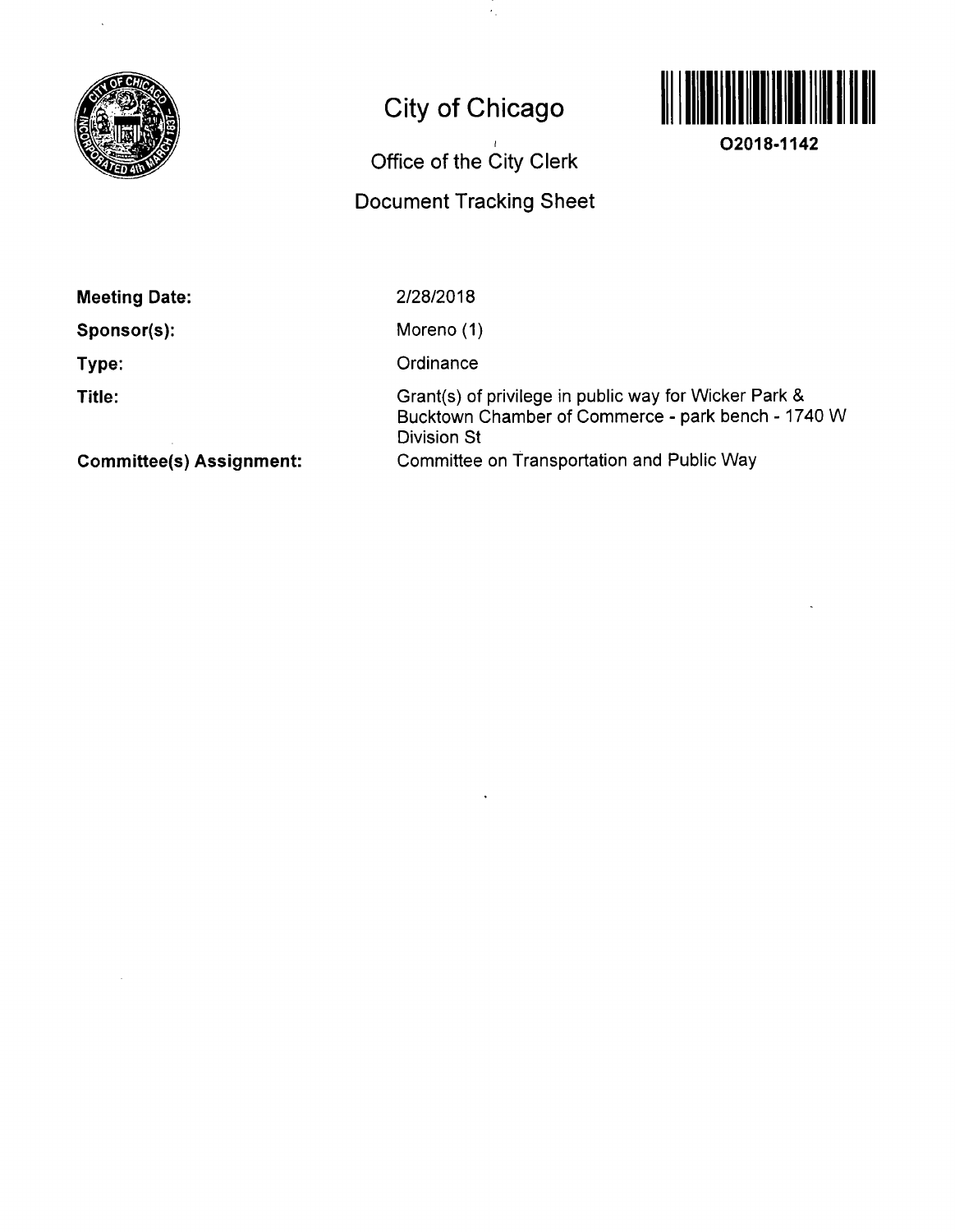#### **ORDINANCE** WICKER PARK & BUCKTOWN CHAMBER OF COMMERCE Acct No. 219573 - 51 Permit No. 1129204

Be It Ordained by the City Council of the City of Chicago

SECTION 1. Permission and authonty are hereby given and granted to WICKER PARK & BUCKTOWN CHAMBER OF COMMERCE, upon the terms and subject to the conditions of this ordinance to construct, install, maintain and use one (1) Park bench(s) on the public right-of-way adjacent to its premises known as 1740 W Division St..

Said Park bench(s) at W. Division Street measure(s): One (1) at five (5) feet in length, and one point eight three (1.83) foot in width for a total of nine point one five (9.15) square feet.

The location of said privilege shall be as shown on prints kept on file with the Department of Business Affairs and Consumer Protection and the Office of the City Clerk.

Said privilege shall be constructed in accordance with plans and specifications approved by the Department of Transportation (Division of Project Development).

This grant of pnvilege in the public way shall be subject to the provisions of Section 10-28-015 and all other required provisions of the Municipal Code of Chicago.

The grantee shall pay to the City of Chicago as compensation for the privilege #1129204 herein granted the sum of seventy-five (\$75.00) per annum in advance.

A 25% penalty will be added for payments received after due date.

The permit holder agrees to hold the City of Chicago harmless for any damage, relocation or replacement costs associated with damage, relocation or removal of private property caused by the City performing work in the public way.

Authority herein given and granted for a period of five (5) years from and after Date of Passage.

Alderman Proco Joe Mordno 1st Ward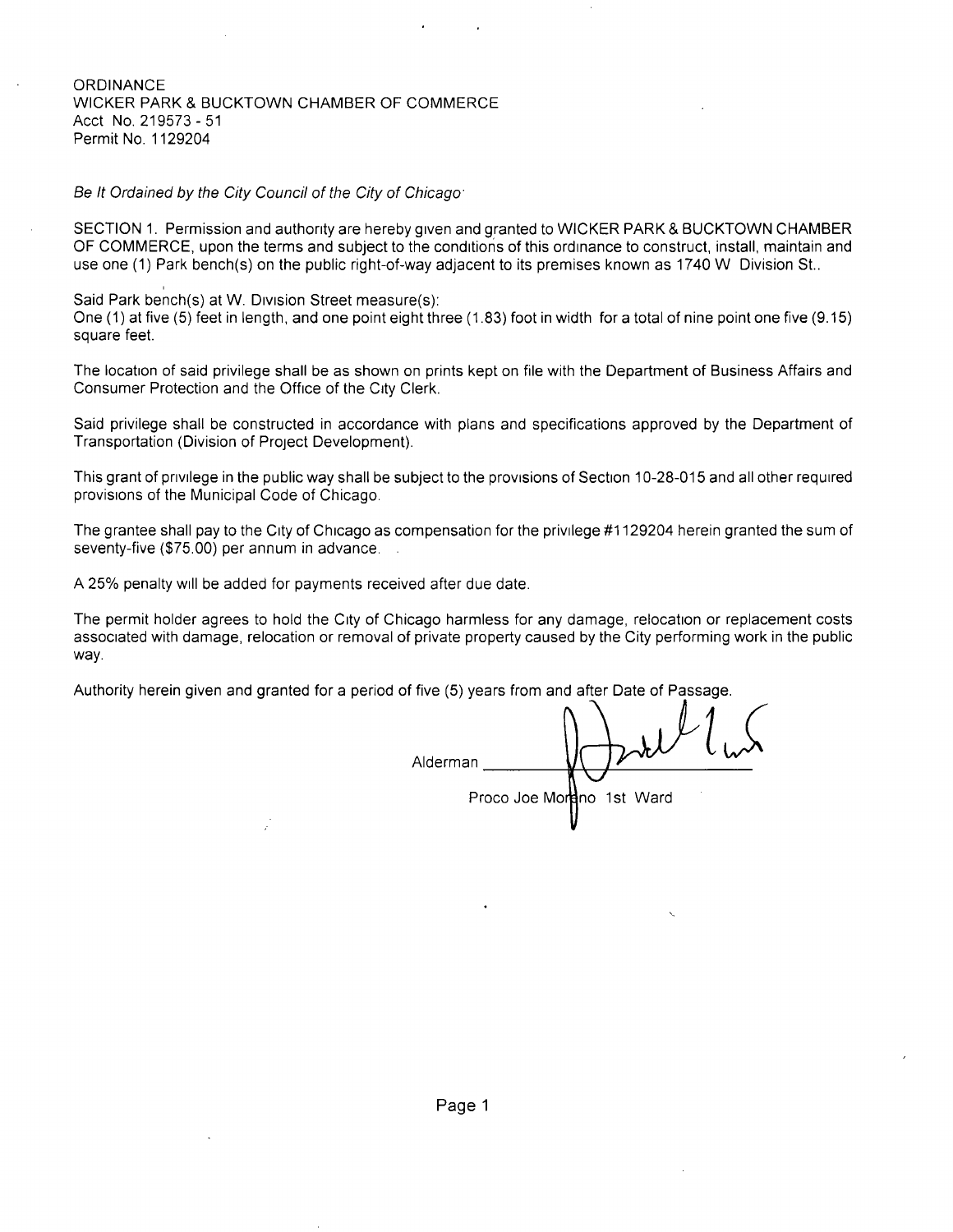